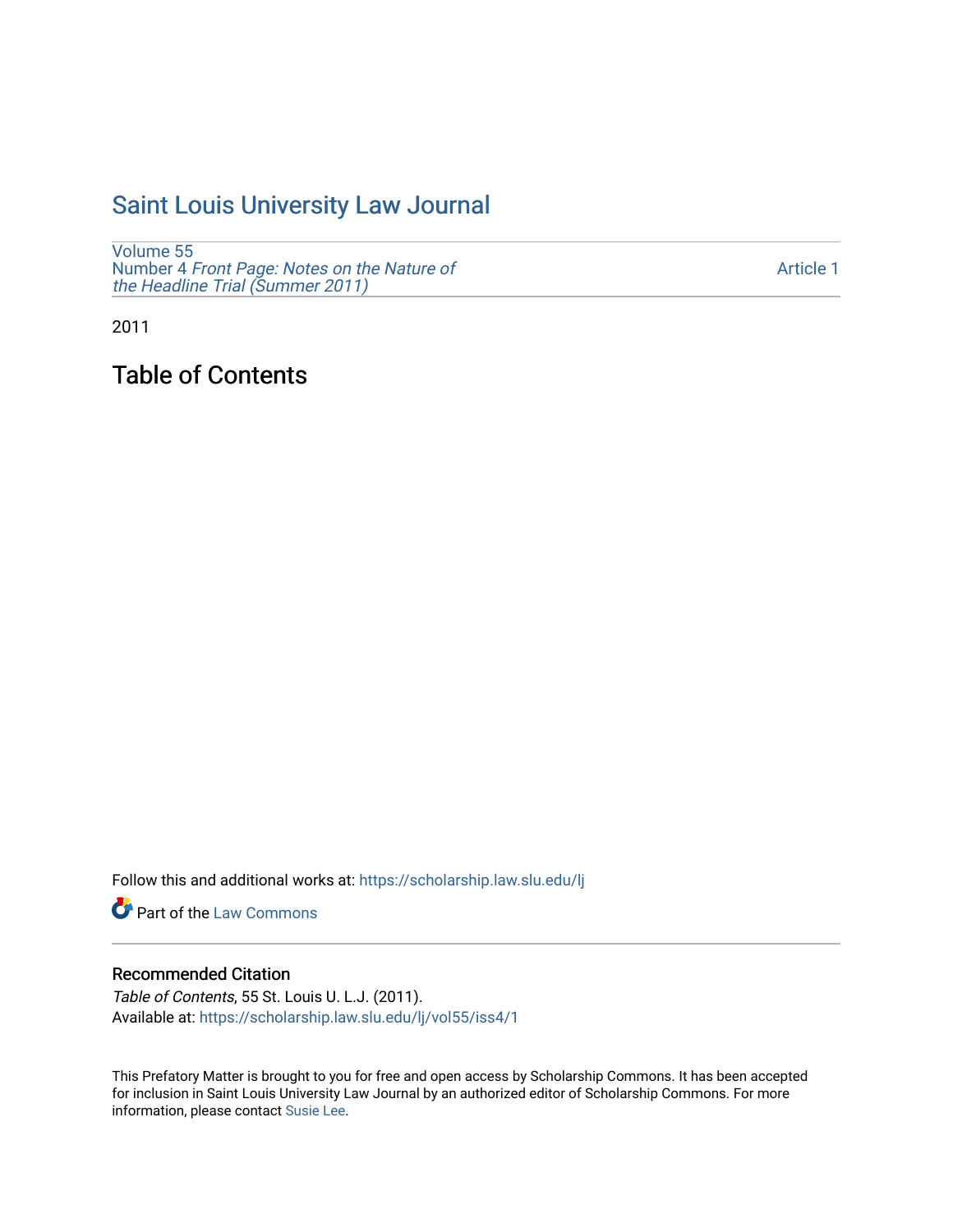# **SAINT LOUIS UNIVERSITY LAW JOURNAL**

# **Vol. 55, No. 4** SUMMER 2011

## **TABLE OF CONTENTS**

#### **CHILDRESS LECTURE**

| <b>FRONT PAGE: NOTES ON THE NATURE</b>        |  |
|-----------------------------------------------|--|
| AND SIGNIFICANCE OF                           |  |
| HEADLINE TRIALSLawrence M. Friedman 1243      |  |
|                                               |  |
| HEADLINE KIDNAPPINGS AND THE                  |  |
| <b>ORIGINS OF THE LINDBERGH</b>               |  |
|                                               |  |
| THE 1921 HEADLINE TRIAL,                      |  |
| ALABAMA V. EDWIN R.                           |  |
| <i>STEPHENSON</i> —SEEING                     |  |
| <b>OURSELVES IN A GRAIN</b>                   |  |
|                                               |  |
| FROM SHYLOCK TO BILLY BUDD:                   |  |
| <b>THE LITERARY</b>                           |  |
|                                               |  |
| A DIVA DEFENDS HERSELF: GENDER                |  |
| AND DOMESTIC VIOLENCE IN                      |  |
| AN EARLY TWENTIETH-                           |  |
| CENTURY HEADLINE TRIAL Carolyn B. Ramsey 1347 |  |
| WHEN GANGS WERE WHITE: RACE,                  |  |
| RIGHTS, AND YOUTH CRIME IN                    |  |
|                                               |  |